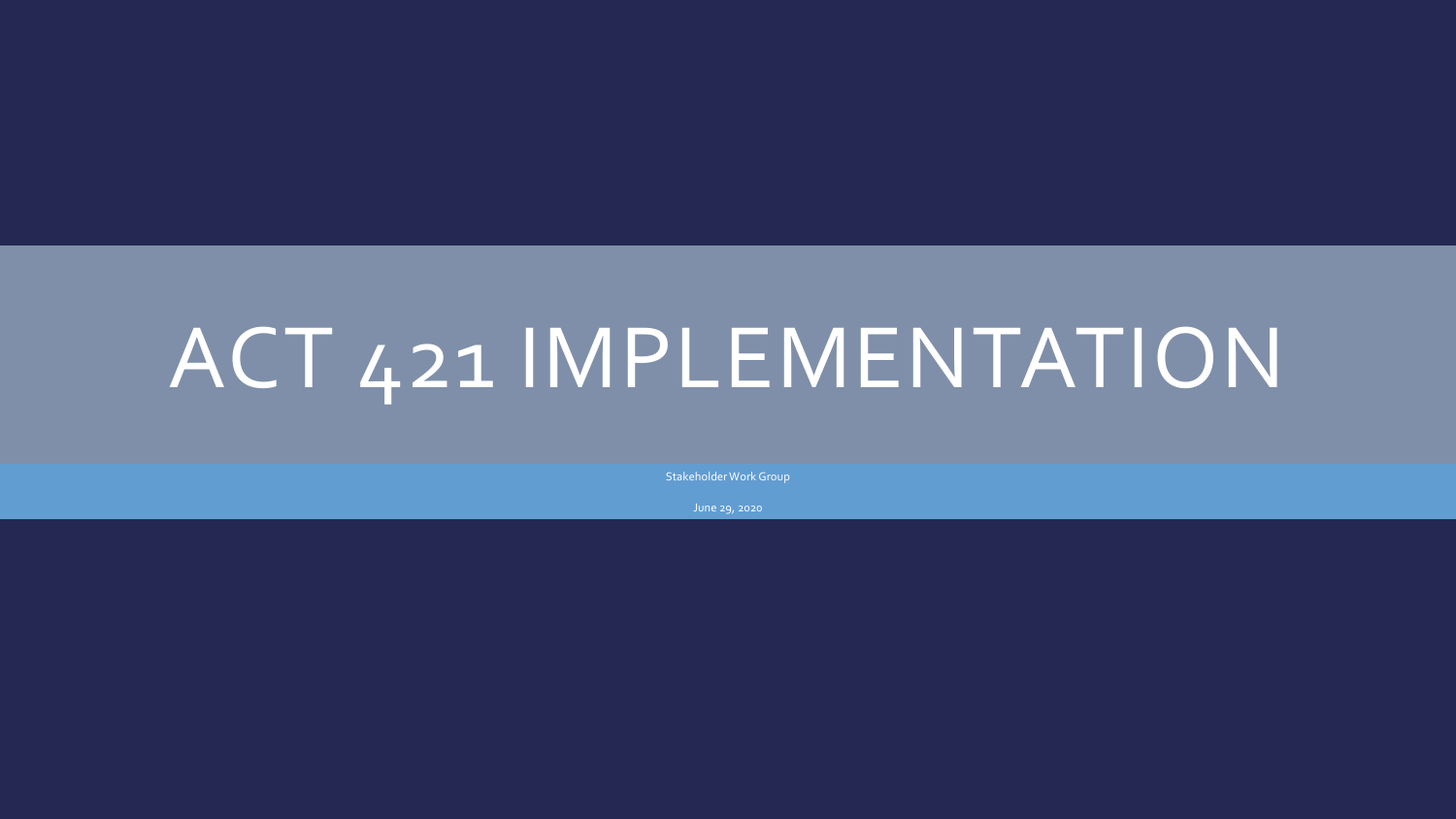### MEETING AGENDA & OBJECTIVES

- Review of high-level enrollment process
- Review of prioritization process
- **New Item: Dental Coverage**
- $\bullet$  Q & A

#### **Objectives:**

- Finalize prioritization structure
- Decision on dental coverage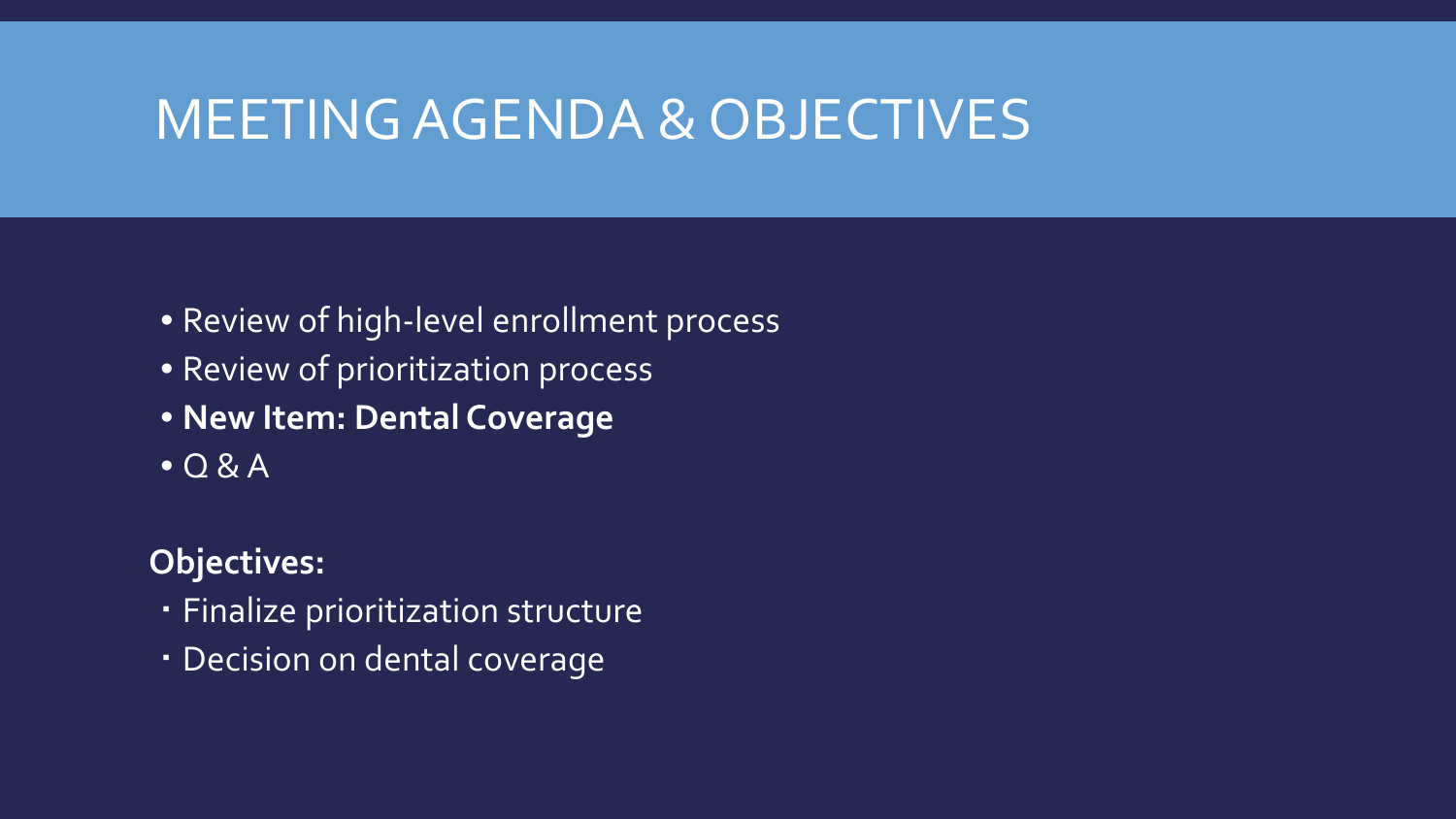# ACT 421 DEMONSTRATION

Review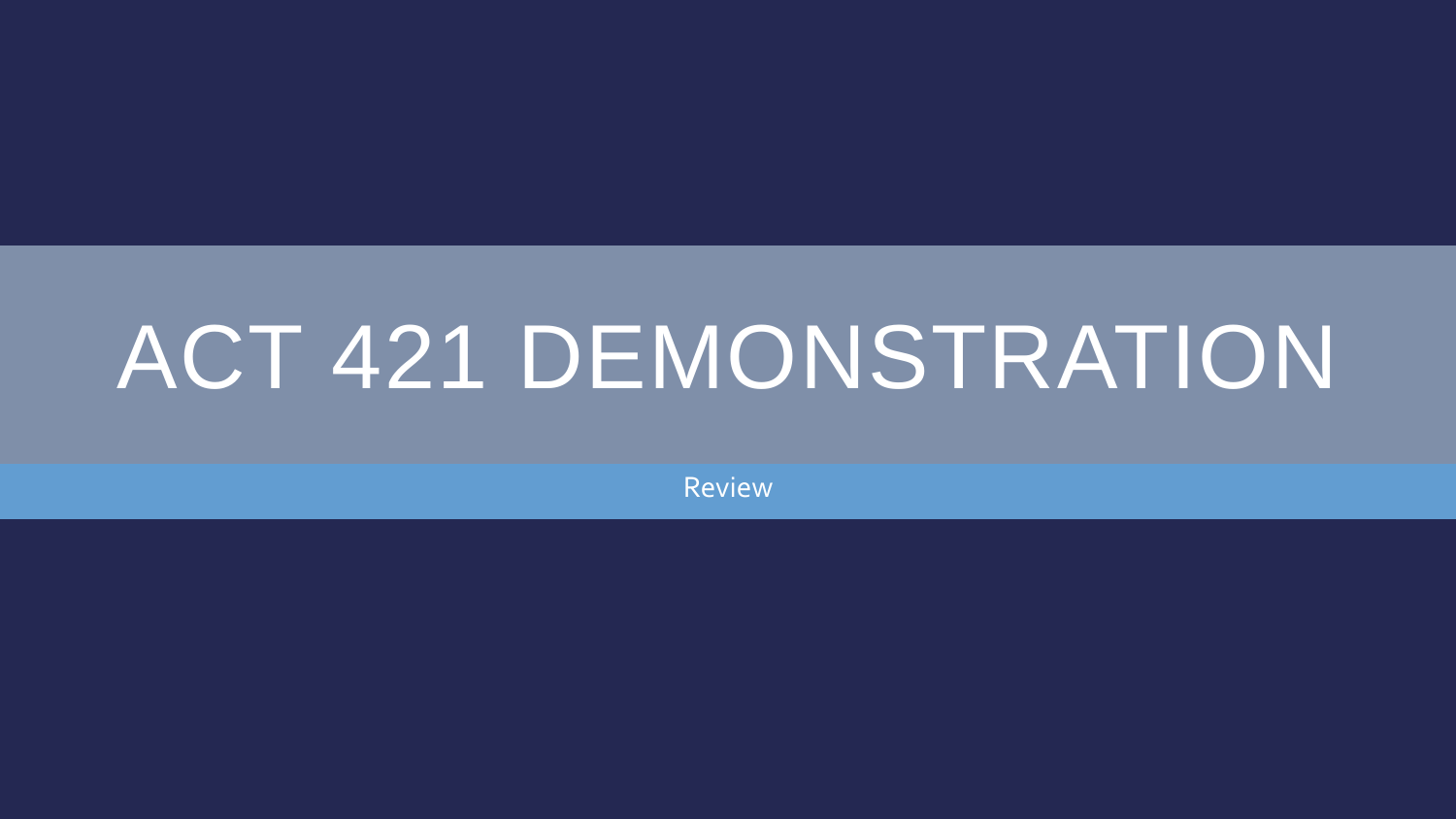## ACT 421 DEMONSTRATION FEATURES

- Size of program dependent on legislative appropriation: Number of enrollees tied to legislative appropriation. Program will serve as many children as possible given appropriated budget.
	- Requested approximately \$27 million per year (\$13.6M for FY2021 with program start in January 2021).
- Enrollees not otherwise qualified for Medicaid
- Initial 5-Year Program
- Prioritization of Hospitalized / Institutionalized Applicants
- Maintenance of Private Insurance: to maximize program resources, families will be required to maintain existing private insurance coverage for enrolled children; hardship exemption will apply. LaHIPP will be available to qualifying families.
- Required managed care enrollment
- Study of cost-sharing in out-years of program for LaHIPP enrollees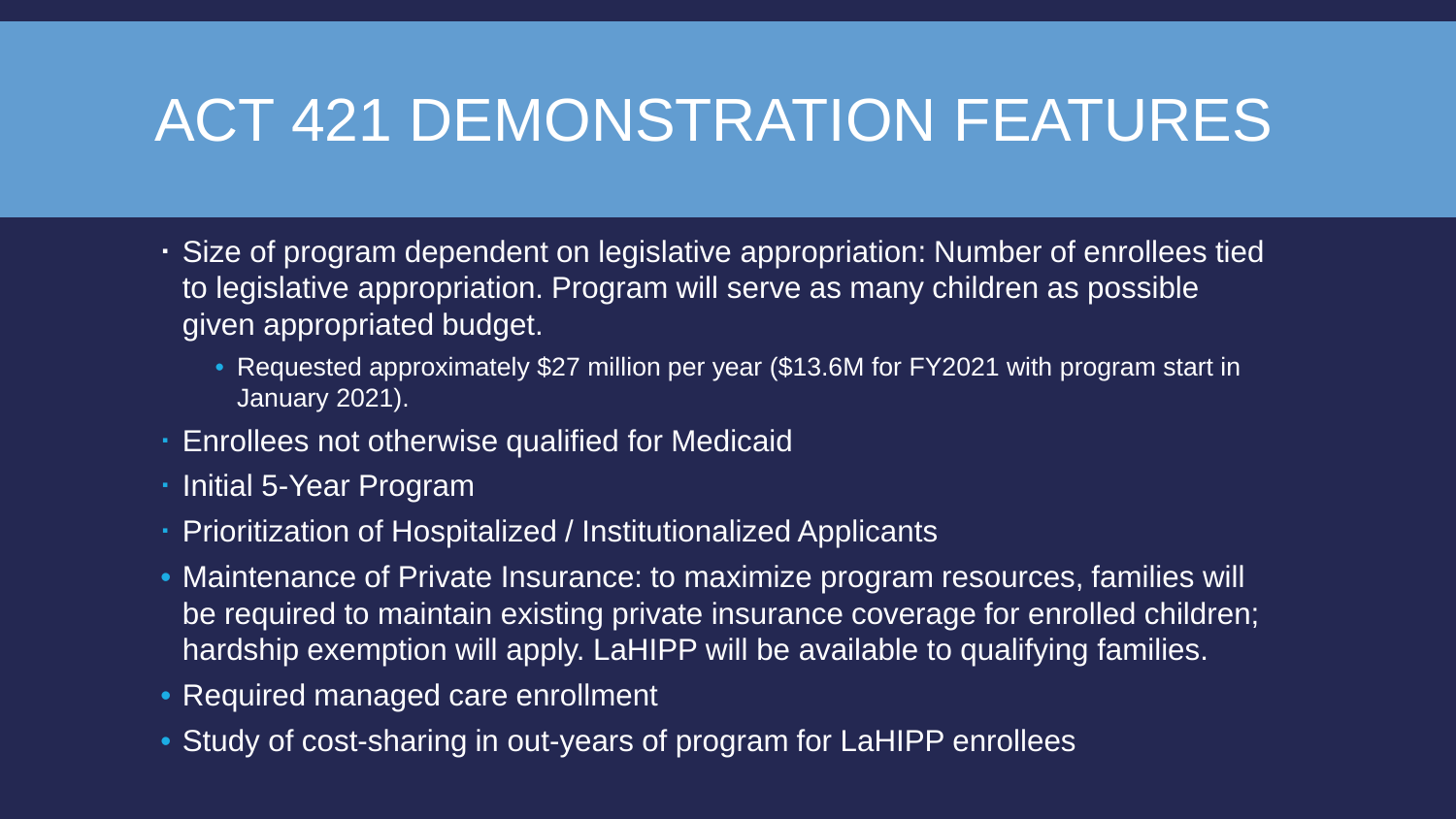### TIMELINE

- June 29: Stakeholder work group meeting
- July 7-20: Publication of public notice and start of public comment period
- July 16: Presentation at DD Council meeting
- July 20 August 11: CMS required public hearings (2 hearings, dates TBD)
- August 21: Presentation at Medicaid Quality Committee
- September 1: Submission to CMS
- September December: Development and refinement of operational procedures in consultation with stakeholders
- Enrollment, assessment, points of contact between applicants and LGEs
- Level-of-Care (NH & hospital) finalization
- Cost-sharing requirements
- January 1: Requested implementation date (ultimately determined by CMS review timeline)
- RECURRING ACTIVITIES
- September 2020 and continuing as needed through implementation of Act 421: Bi-weekly/monthly stakeholder meetings
- July January: Weekly/bi-weekly meetings with LGEs, extended beyond January as needed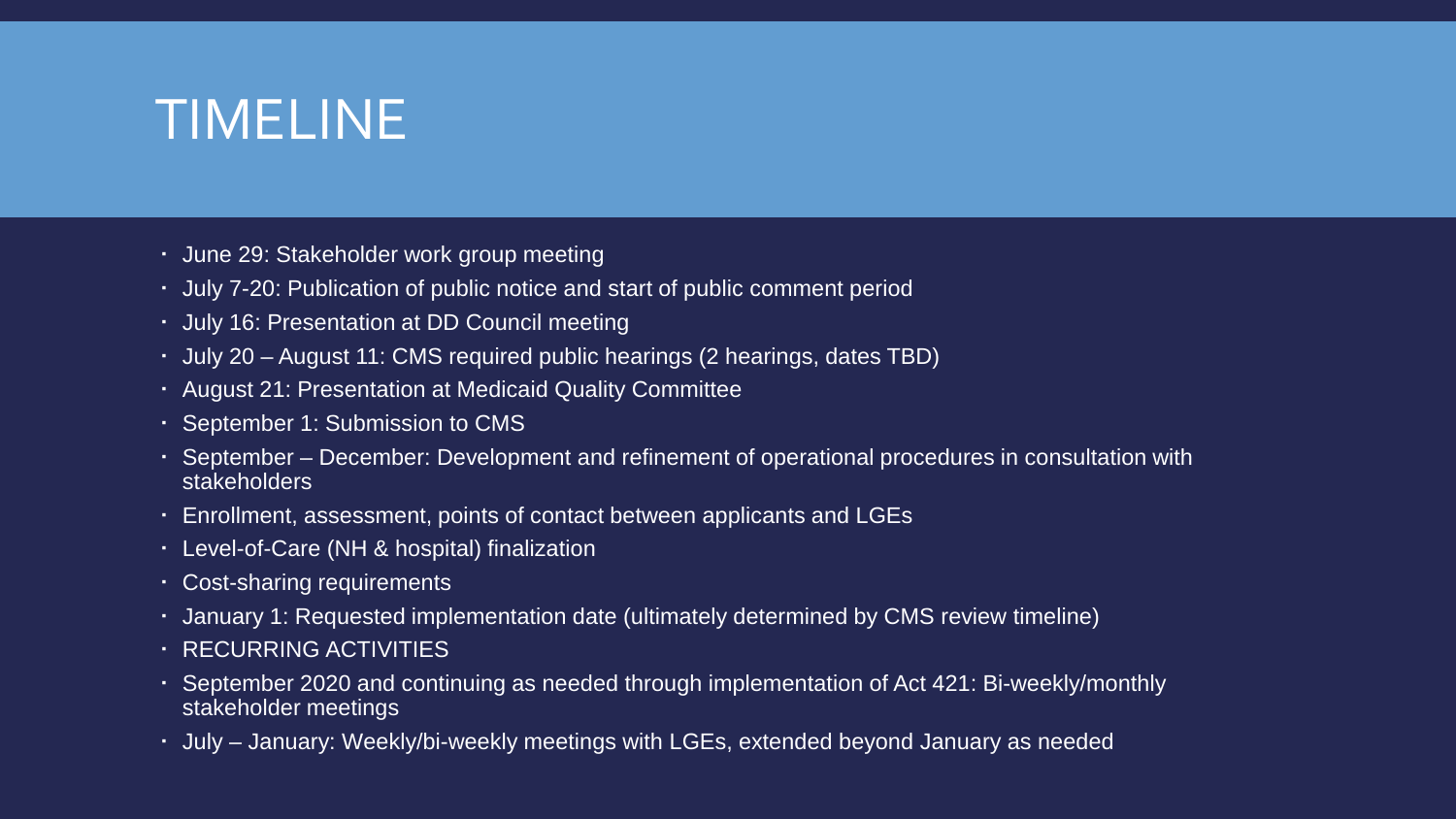## ACT 421 DEMONSTRATION

REGISTRY AND PRIORITIZATION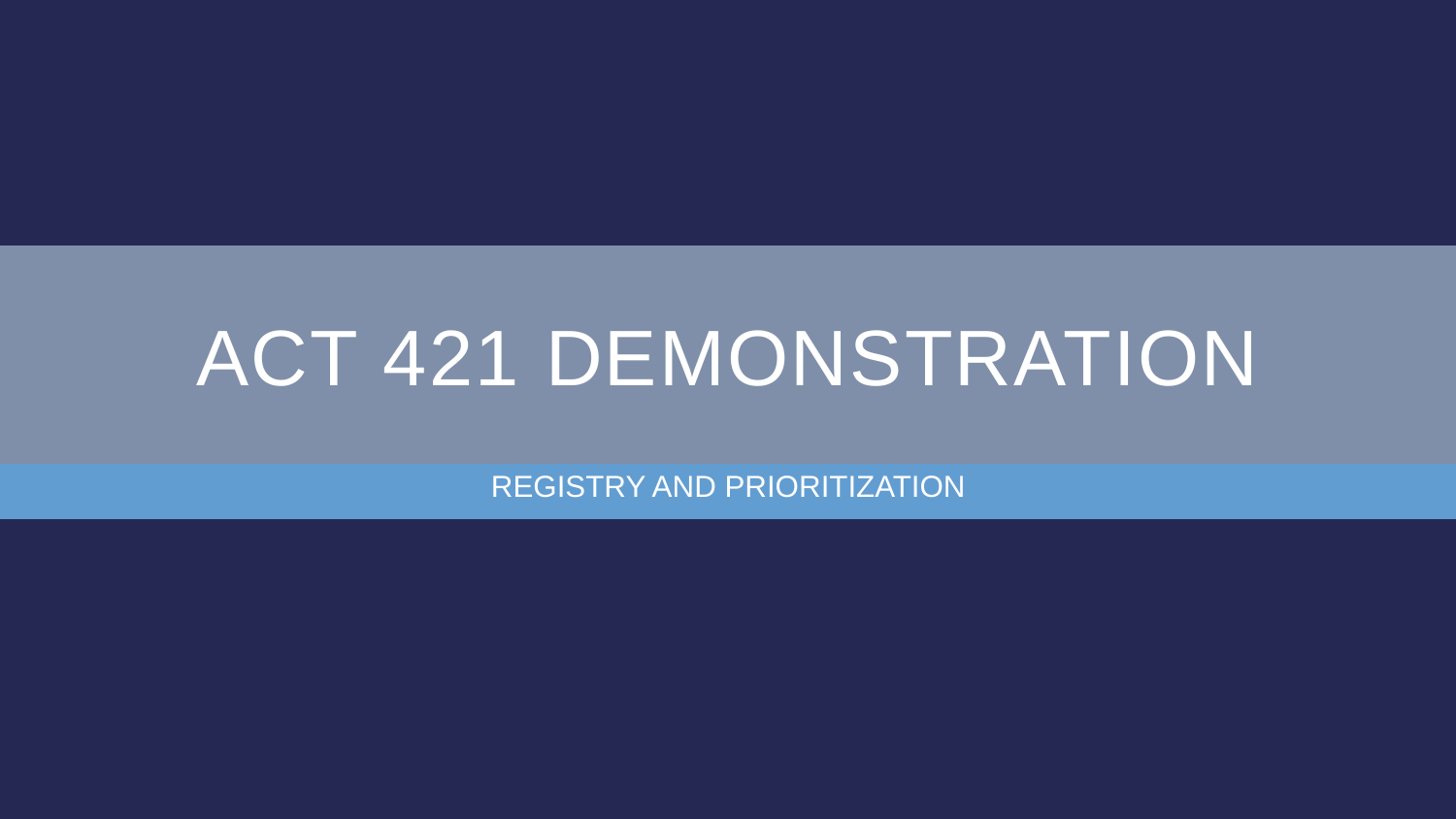#### OVERVIEW

- In order to operationalize registry and enrollment, must determine the following processes:
	- Initial period: How will the program be made available when it is launched?
	- Ongoing period: How will the program be made available following the initial launch?
	- Prioritization: How will children be prioritized for services?
- . In today's meeting, we will
	- Review and discuss high-level structure of initial and ongoing registry
	- Review and decide the eligibility criteria for prioritization
- **·** In future meetings, we will
	- Review step-by-step procedures necessary to put initial registry, ongoing registry, and prioritization into practice.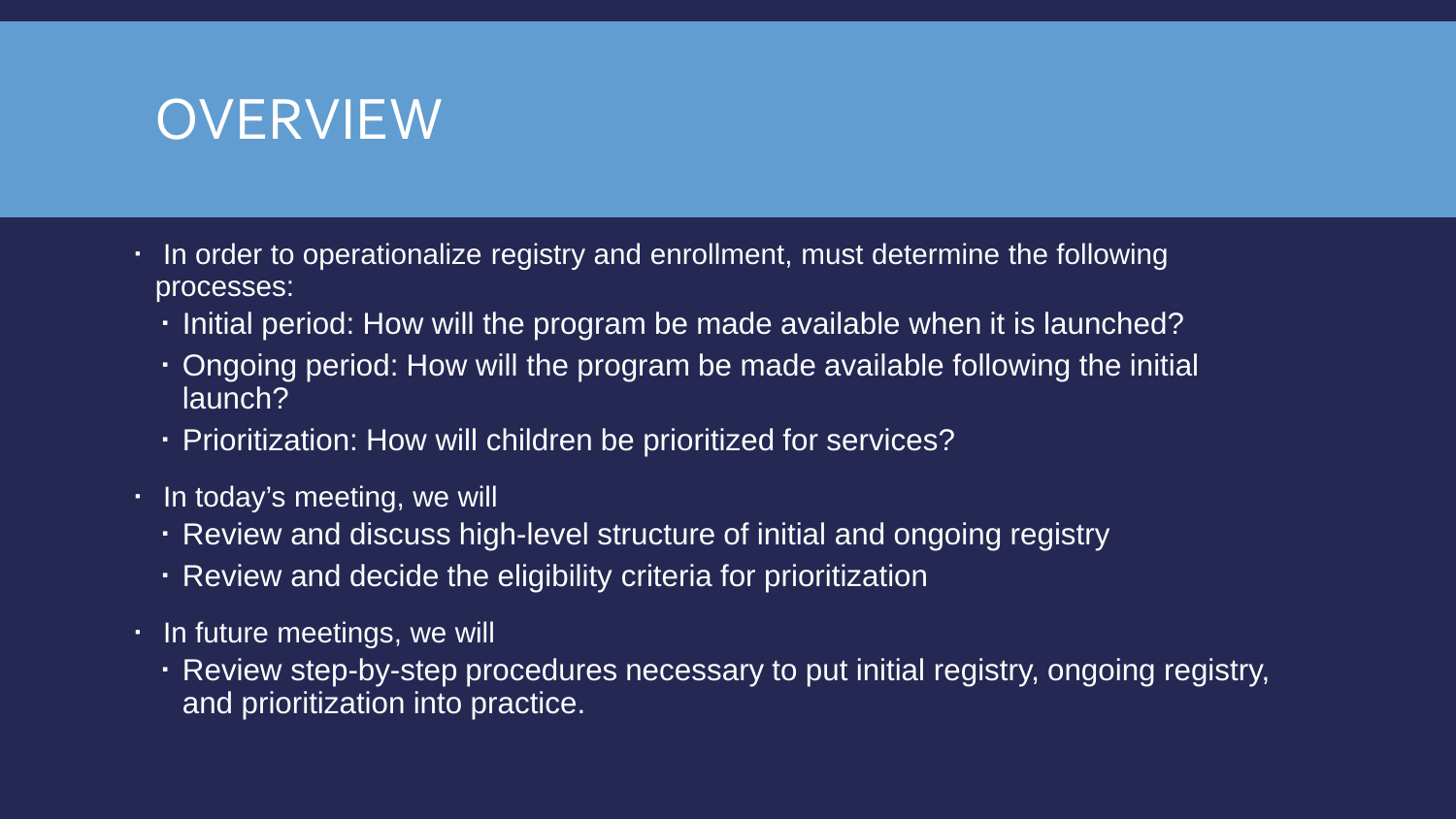#### REGISTRATION TO ENROLLMENT OVERVIEW

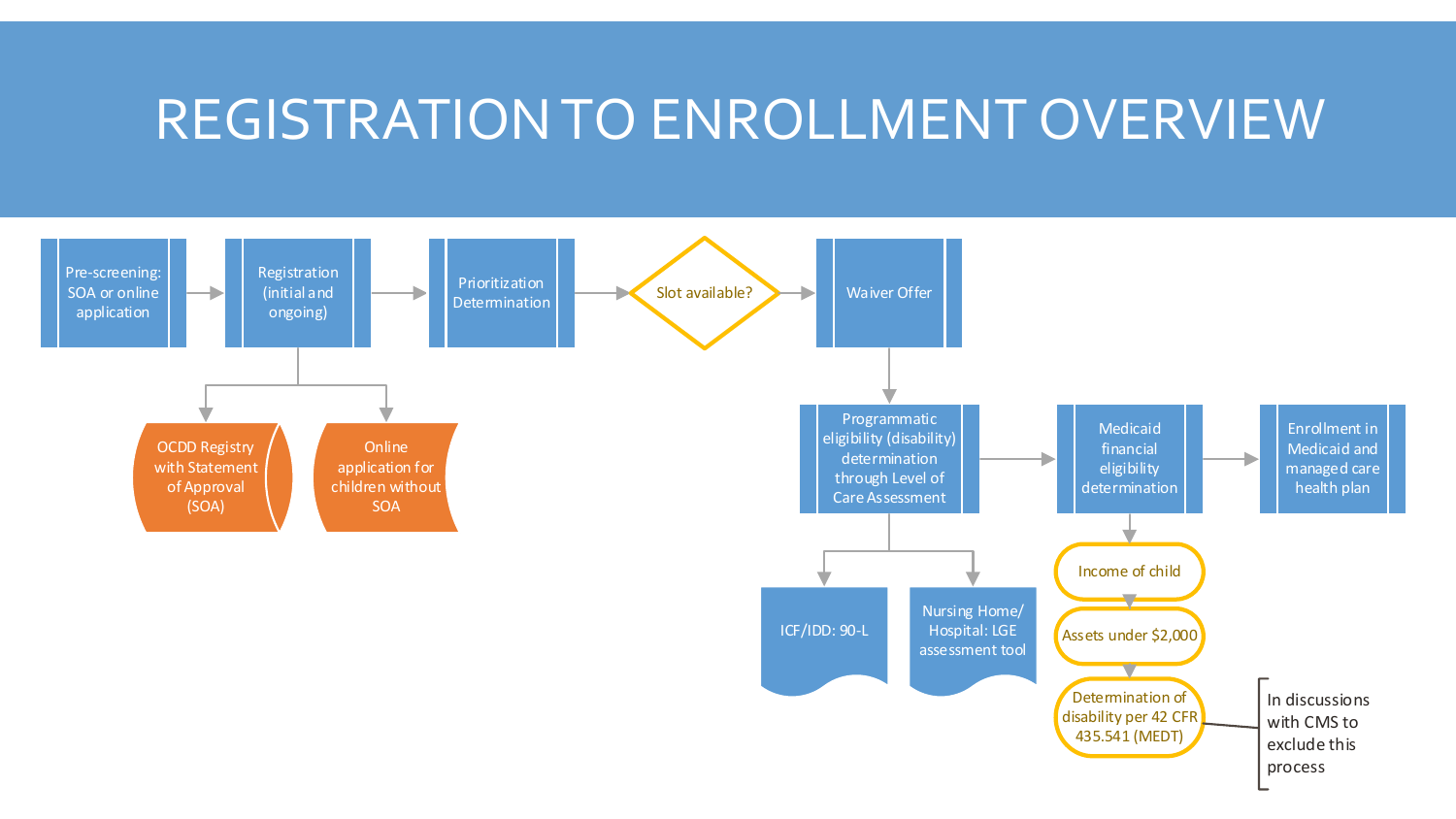**Initial Period Part 1: Registry of applicants**

LDH will create a registry of initial applicants to the Act 421 program, consisting of:

- **Children with SOA not currently receiving Medicaid**: children who are on the OCDD registry and are not currently receiving Medicaid (i.e., do not have a waiver and do not qualify for Medicaid based on income) will be **automatically registered** for Act 421.
- **Children who do not have an SOA:** children who do not currently have an SOA will have one month to register for the Act 421 program.
- LDH will receive input from stakeholders on how to best publicize the Act 421 rollout to families, as well as using typical methods of notice
- Information relevant to prioritization will be collected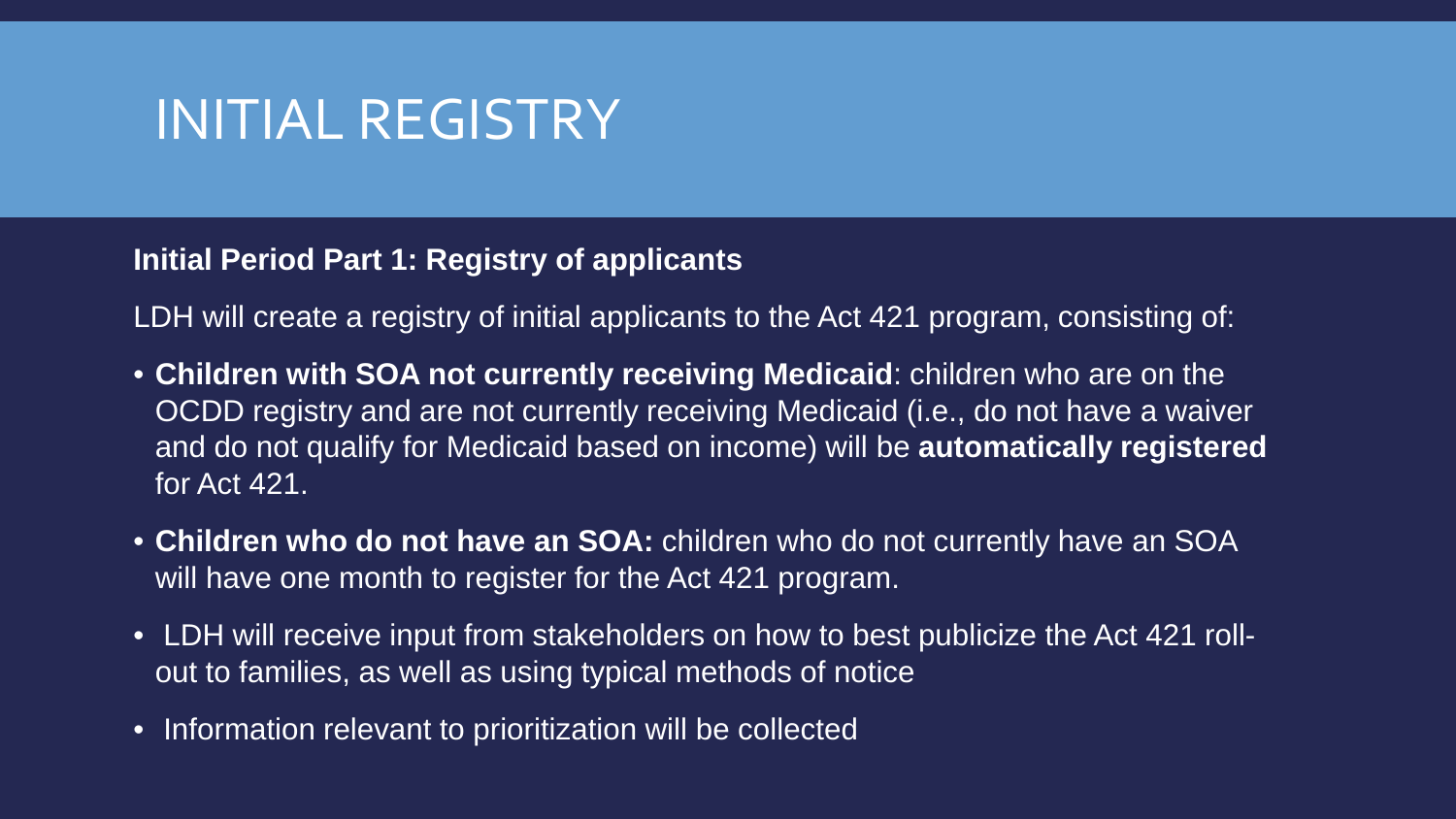#### **Initial Period Part 2: Randomization of Registry**

Applicants will be randomized to create a numerically ordered registry. Randomization will be done without consideration for:

Name of child—list will not be alphabetic, reverse alphabetic

Date/time of registry—all registrations received during the initial registration period will have the same registration date

Method of registration—randomization will not favor applicants receiving automatic registration due to SOA over applicants applying directly for Act 421, or vice versa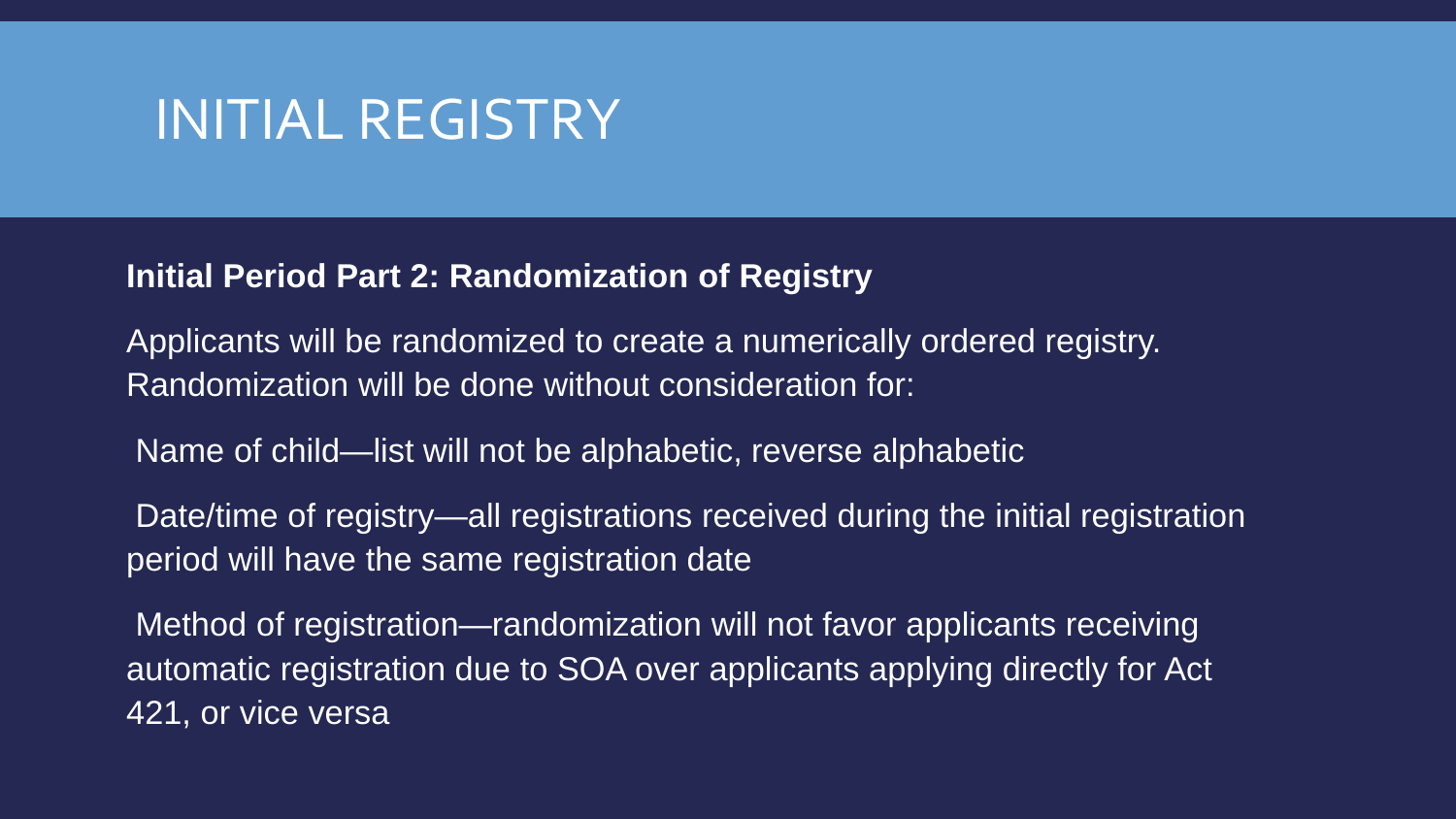#### **Initial Period Part 3: Prioritization**

Based on information provided during the registration period, children who qualify will receive prioritization (see later slides), regardless of registry placement.

Children with SOA will receive form to complete allowing them to opt out of the Act 421 registry. If they do not select the opt out option, they will be able to choose a health plan and also request prioritization.

Children without SOA will request prioritization and select a health plan upon application to the Act 421 registry.

If family applies for prioritization on behalf of the child during registration, LDH staff will confirm application meets prioritization requirements using institutional documentation.

If child does not qualify for prioritization, child will be returned to registry pool with original registry number and family will receive notice with appeal rights.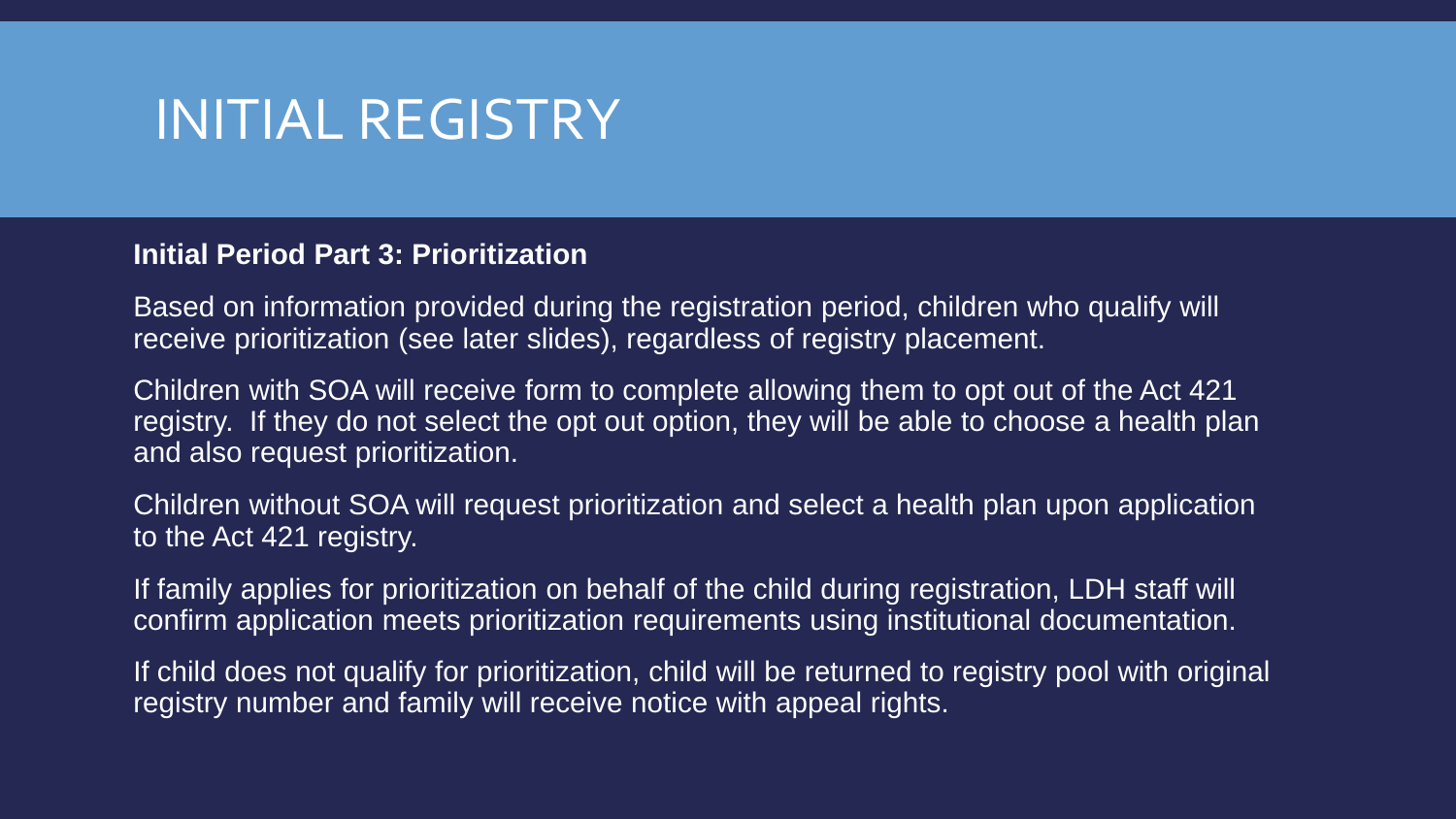#### **Initial Period Part 4: Enrollment**

- Approved prioritized children will receive waiver offers
- Waiver offers will be made to remaining children in numeric order of registry
- After offer received, child will go through Act 421 eligibility process:
	- Level of care assessment through LGE
	- Medicaid financial eligibility for the child with parental disregard
	- Children meeting eligibility requirements will be enrolled in Medicaid and health plan, receive approval notice
	- Children not meeting eligibility requirements will receive denial notice with appeal rights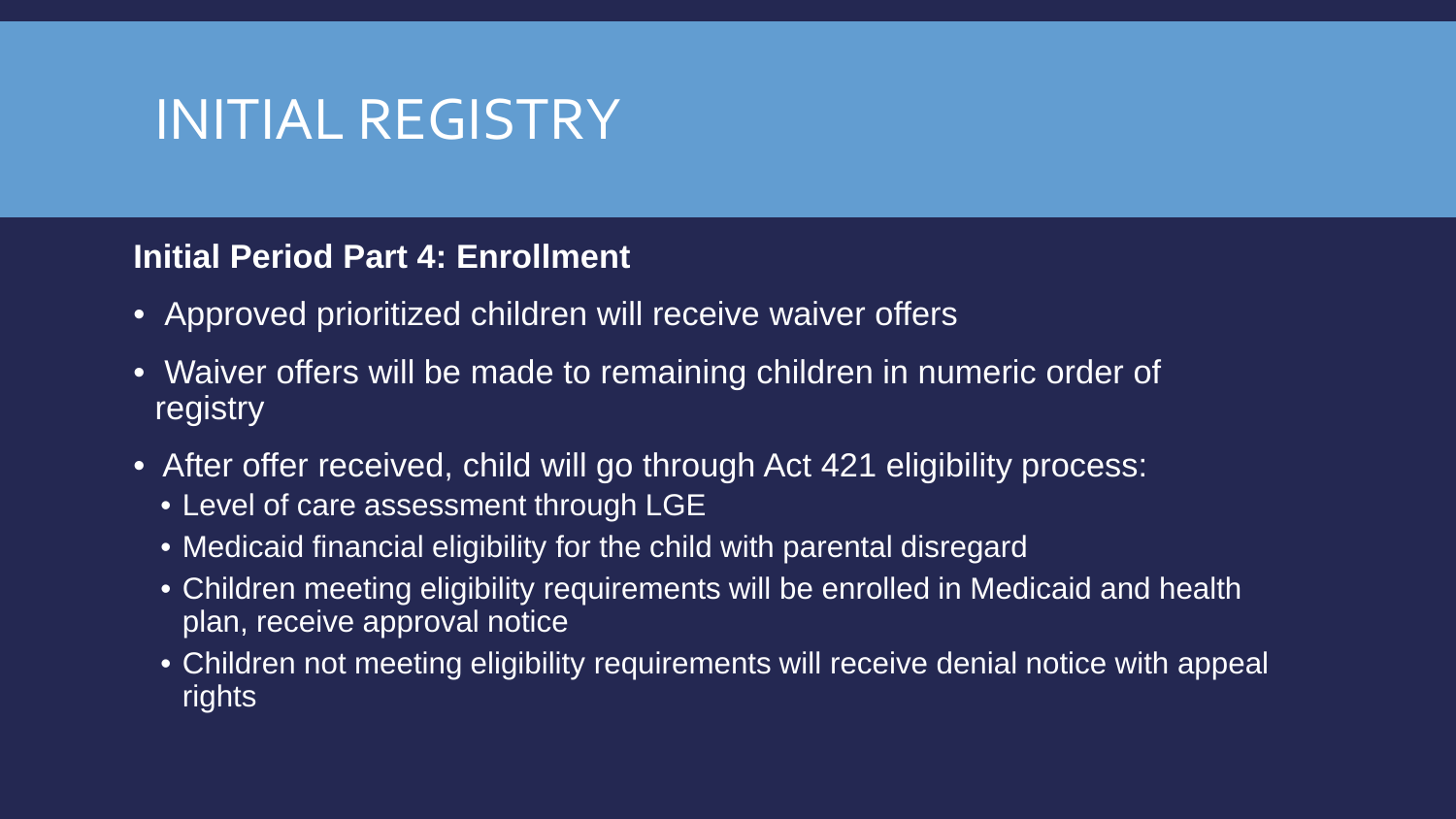#### ONGOING ENROLLMENT AND REGISTRY

- New applicants will receive a registry date and will be placed on the registry in date order (first come, first serve after initial enrollment period).
- New applicants will be eligible for service prioritization.
- As services become available, offers will be made to: (1) Prioritized children (2) Registry in numeric/date order
- Upon receipt of waiver offer, child will go through Act 421 eligibility determination process:
	- Level of care assessment through LGE
	- Medicaid financial eligibility for the child with parental disregard
	- Children meeting eligibility requirements will be enrolled in Medicaid and health plan, receive approval notice
	- Children not meeting eligibility requirements will receive denial notice with appeal rights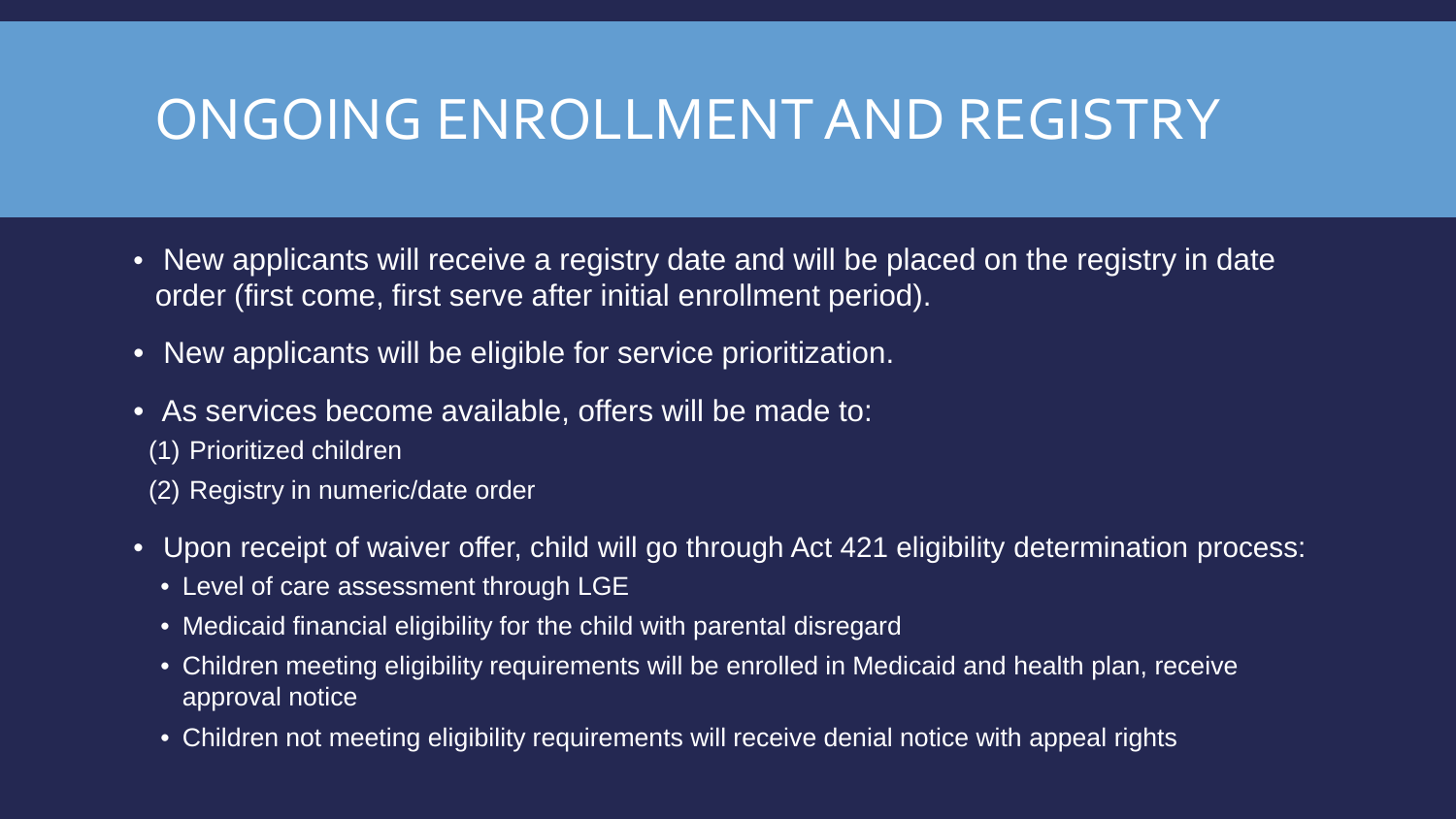# ACT 421 DEMONSTRATION

PRIORITIZATION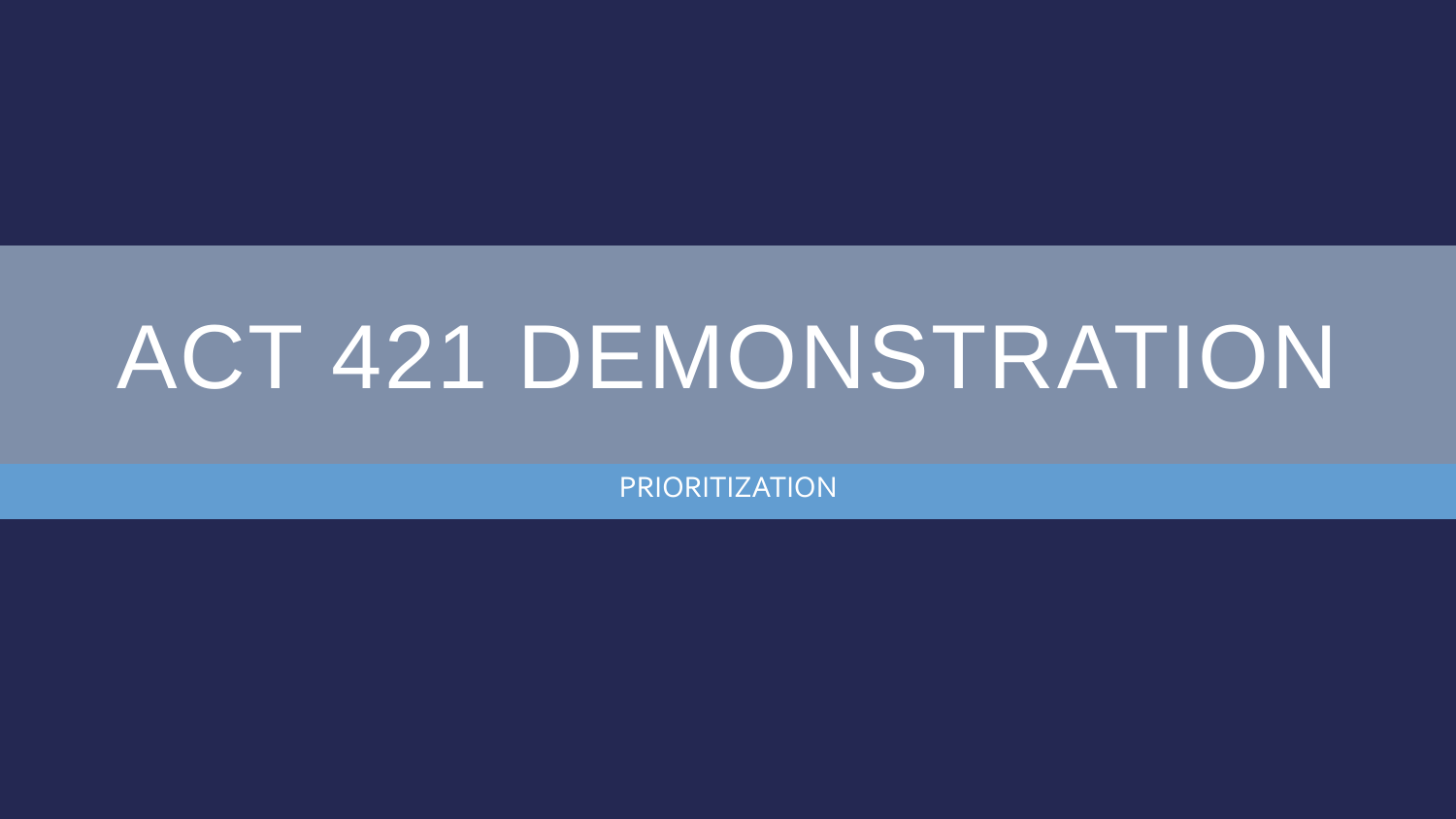#### ORIGINAL PRIORITIZATION OPTIONS

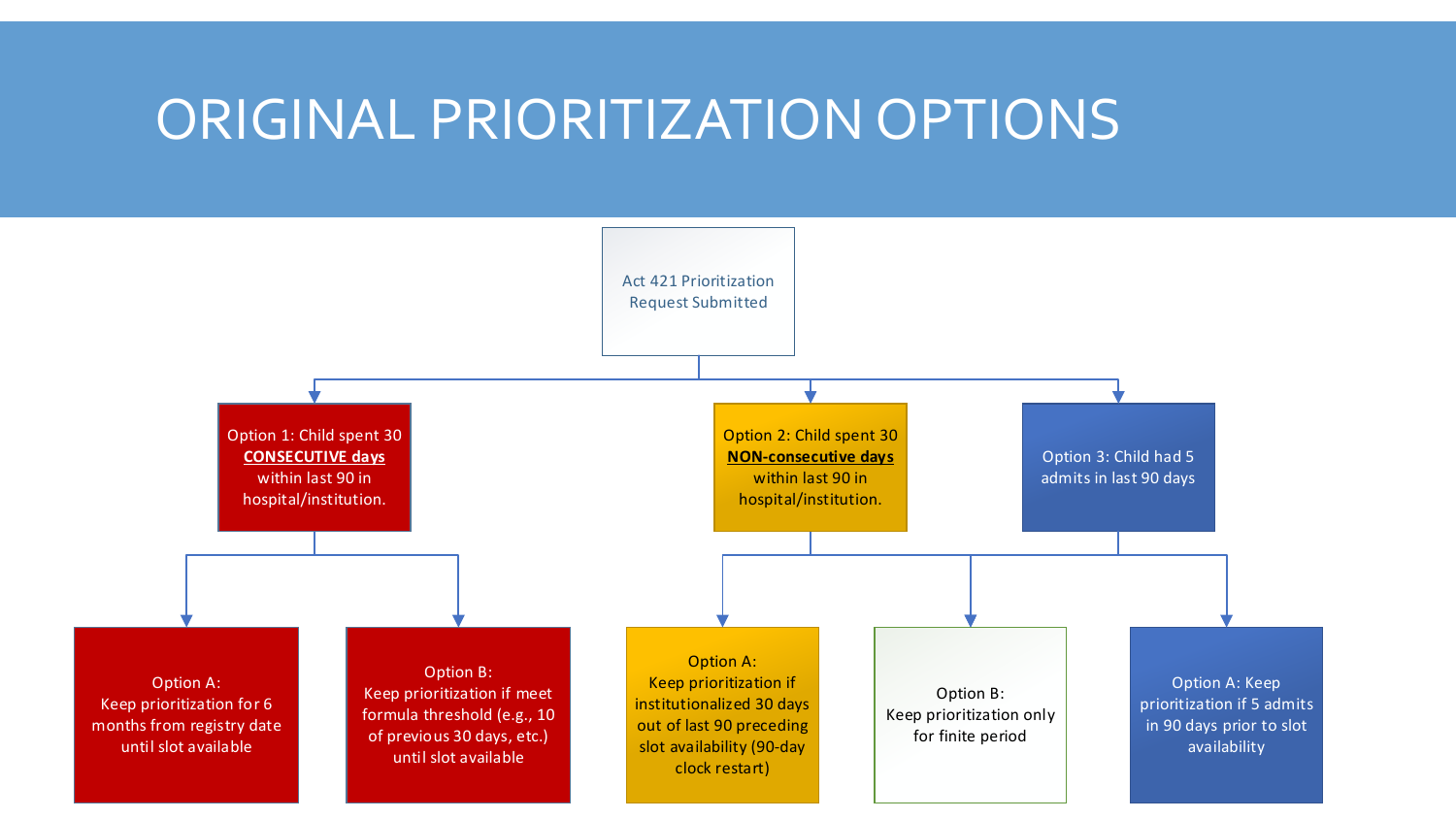#### PRIORITIZATION DECIDED

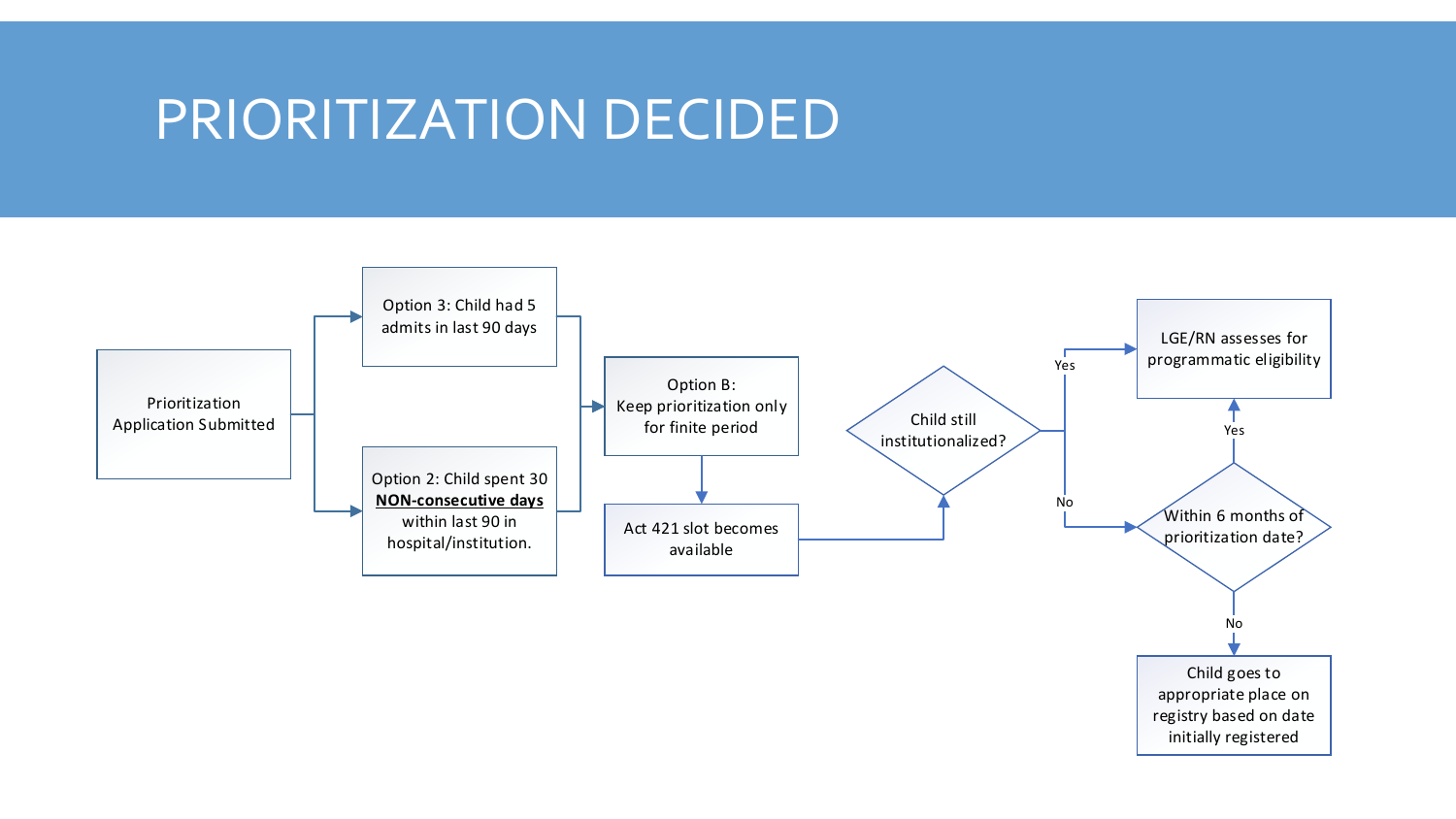### PRIORITIZATION

Based on the discussion on June 22, LDH will implement the following prioritization protocol.

- Child receives **registry** date corresponding to initial registration for Act 421.
- Prioritization available to child who has:
	- Been hospitalized/institutionalized for 30 of previous 90 days. **Days do not have to be consecutive**.
	- Been admitted to hospital/institution 5 times for inpatient (over 24 hours) in previous 90 days.
- Prioritization is available for finite period of 6 months.
	- For example, a child who is deemed eligible for prioritization on January 1 would receive the next available service offer occurring between January 1 and June 30.
- If more than one prioritized child is awaiting services, the offer is made to the applicant with the earlier **prioritization** date.
- Children who lose prioritization due to the expiration of the 6-month period may re-apply for prioritization; otherwise, offer of services will be made in order of registry placement.
- Families can apply for prioritization at any point prior to receiving services.
- Once a child is enrolled in the Act 421 demonstration, the child maintains enrollment as long as he or she meets Act 421 eligibility criteria and does not need to reestablish meeting prioritization criteria.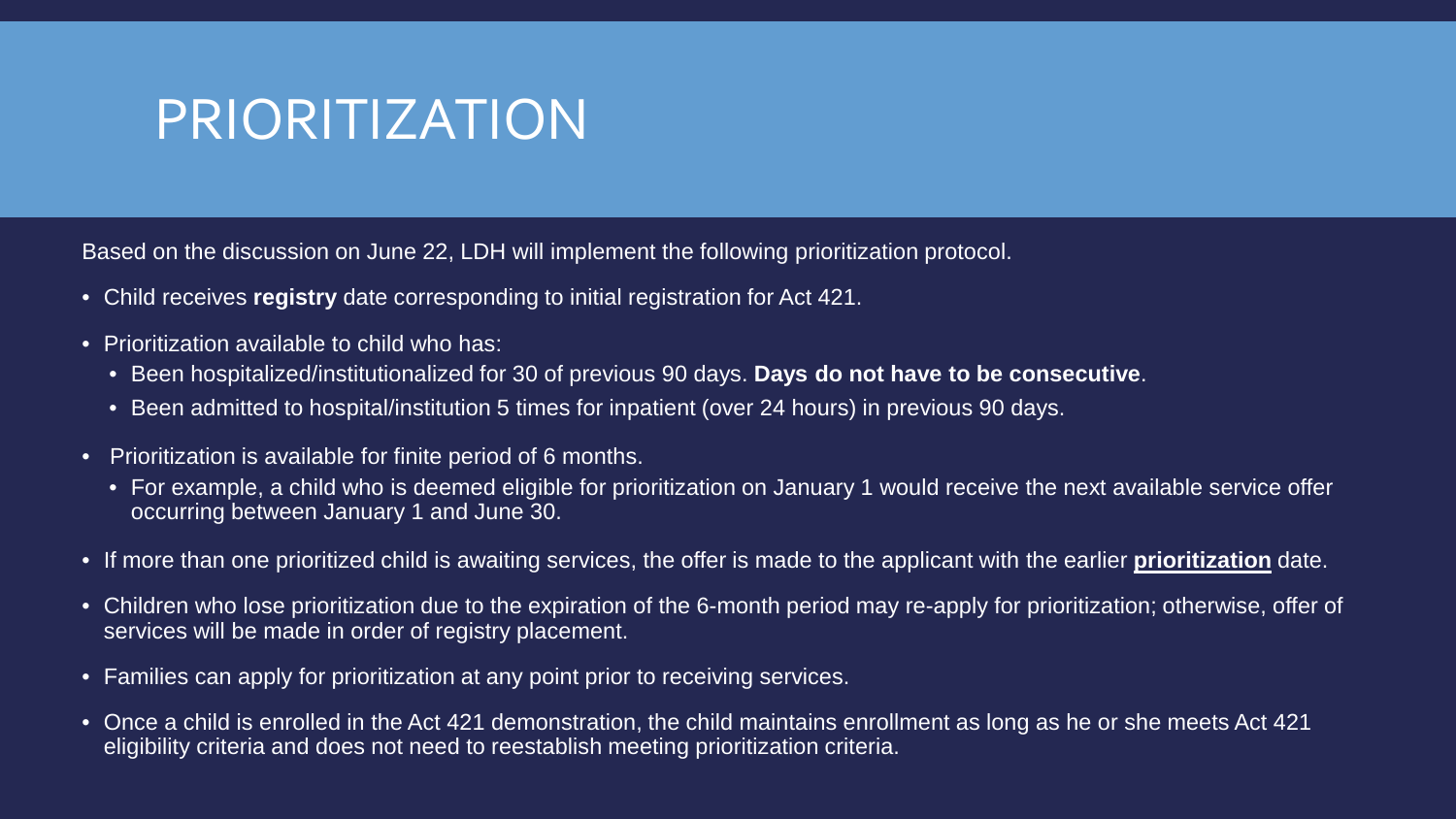### PRIORITIZATION – POPULATION ESTIMATE

#### **Prioritized Population**

LDH does not have complete estimates as to how many children will qualify for the prioritization.

- Models conservatively assume 10% of eligible population will qualify for prioritization.
- Hospitalization: Data not available. Children eligible due to hospitalization are not tracked currently since hospitalization alone does not meet criteria for eligibility and there can be many causes for hospital stays for children that do not qualify as a disability under Act 421.
- Nursing Home: Average of 8 children in nursing homes in 2020
- ICF: There are currently 66 children in ICFs
	- Note: If child in ICF, they likely need higher level of service such as offered in an HCBS waiver, rather than having needs met by Act 421 option.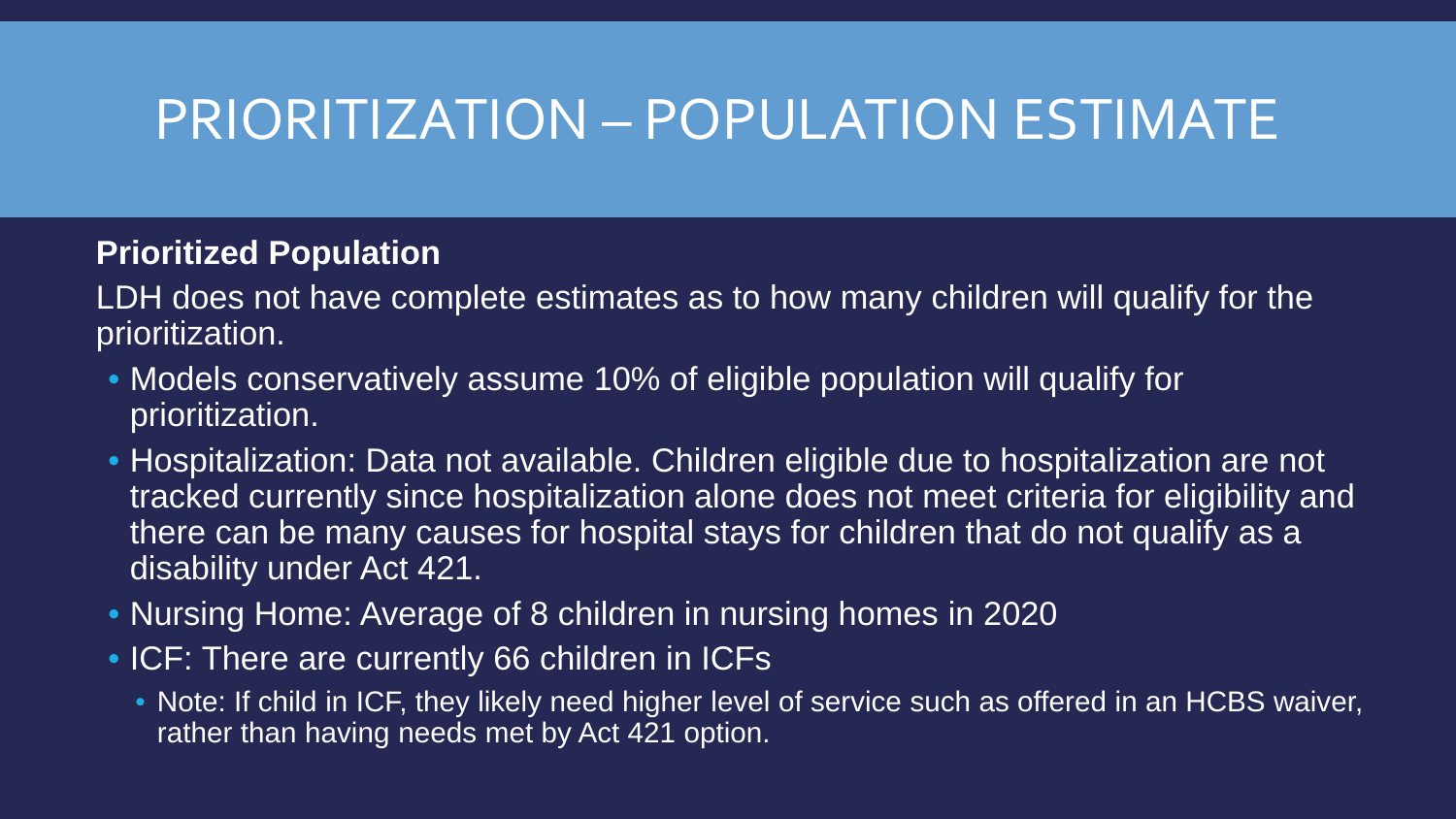# ACT 421 DEMONSTRATION: DENTAL COVERAGE OPTION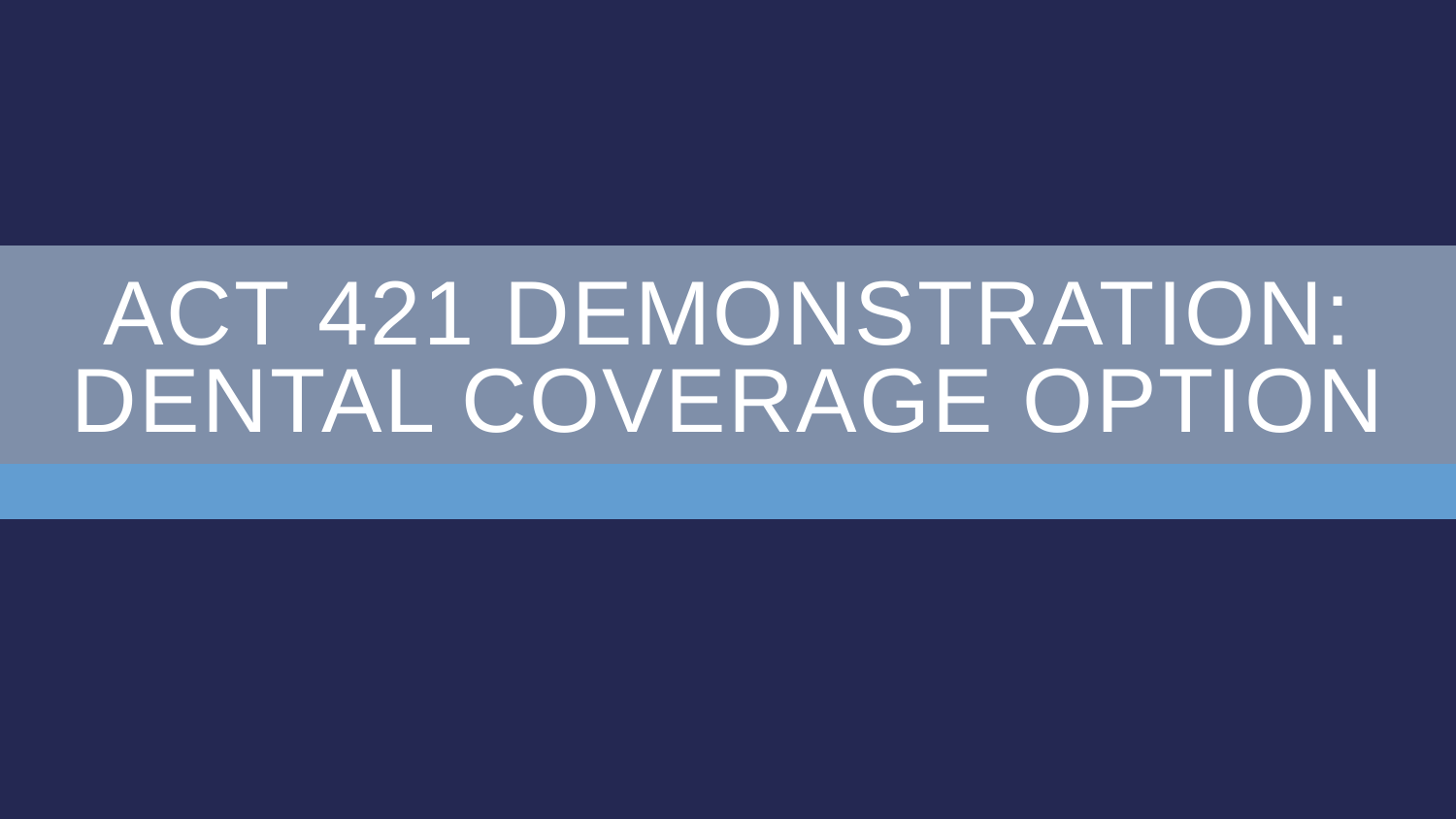### NEW DECISION - DENTAL

- Should the Act 421 program cover dental coverage?
	- Dental was not originally included in slot estimations
		- Actuaries were still finalizing rate-setting for the dental program now that it is moving forward with two dental benefit program managers—preliminary rates were completed this week.
		- It reduces non-dental service availability when primary stakeholder request has been to expand coverage to as many enrollees as possible.
	- LDH can request an exclusion of dental services from Act 421 coverage.
		- To date, there has been no expressed interest in dental services, so we would like stakeholder feedback on priorities for this population.
		- CMS permission required since it is an EPSDT state plan service.
		- We would consult CMS on dental exclusion prior to submission.
	- If dental included, the per-member, per-month cost would be approximately \$22.69 per month.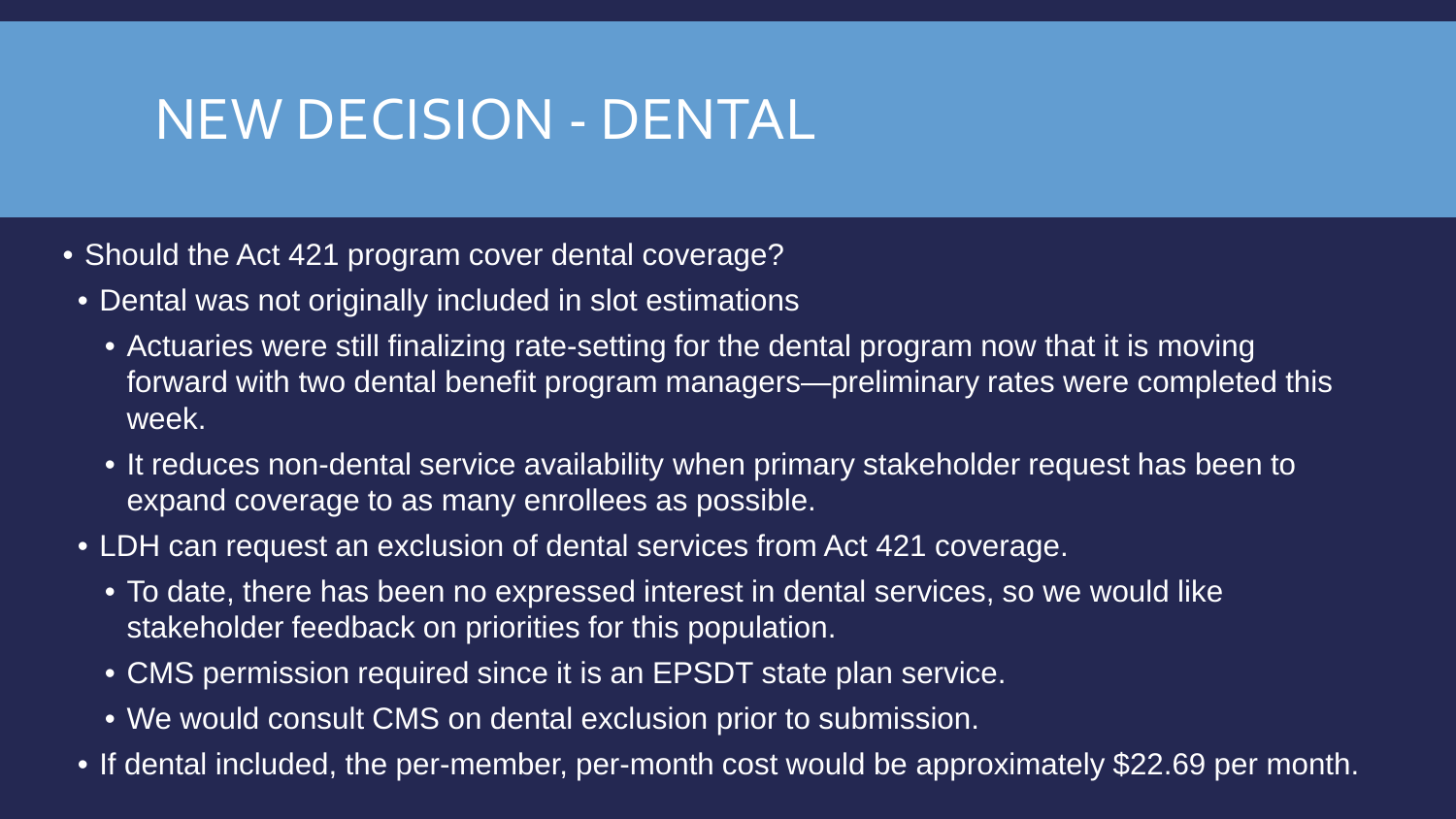## ESTIMATED ANNUAL ENROLLMENT: WITH AND WITHOUT DENTAL

| Managed Care with Private Insurance                                                             | <b>Average Per Member</b> | <b>Max of Slot</b> |
|-------------------------------------------------------------------------------------------------|---------------------------|--------------------|
|                                                                                                 | <b>Annual Cost</b>        | Range*             |
| <b>Physical/BH</b> only                                                                         | \$10,293.54               | 2,589              |
| <b>With Dental</b>                                                                              | \$10,538.59               | 2,540              |
| Difference (1.8%)                                                                               | \$245.05                  | (49)               |
| $\mathord{\restriction}$ *Slot range dependent on progression of administrative costs with LGEs |                           |                    |
| for LOC assessments, implementation pace, attrition, etc.                                       |                           |                    |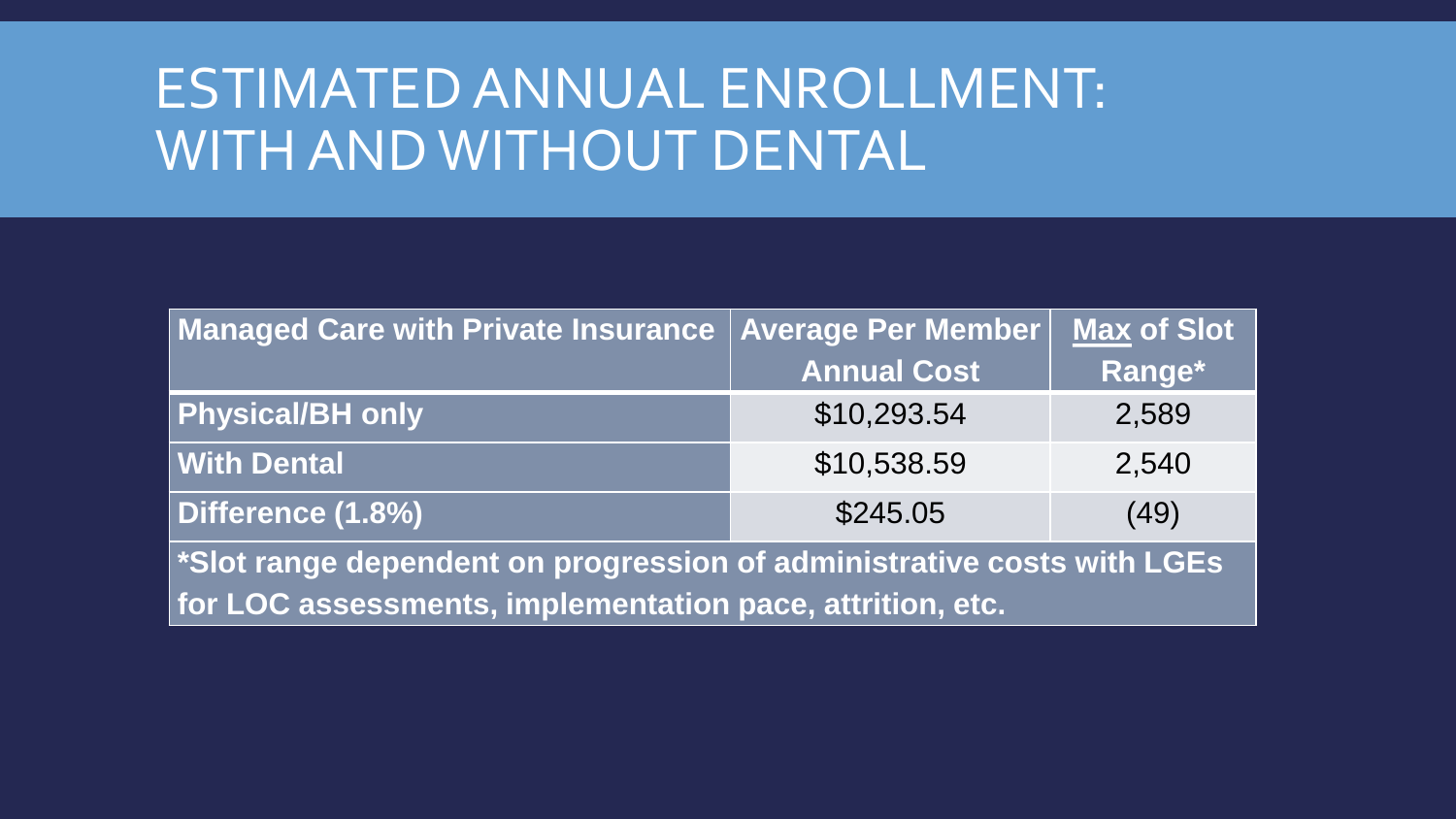### NAME SURVEY

#### <https://www.surveymonkey.com/r/27K3WFX>

- Act 421 Medicaid Access Demonstration (AMAD)
- Children's Medicaid Equity Waiver (C-MEW)
- Louisiana Medicaid Access Waiver (LaMAW)
- Medicaid Access for Children with Disabilities (MACD)
- Act 421 Children's Medicaid Option (421-CMO)
- Other?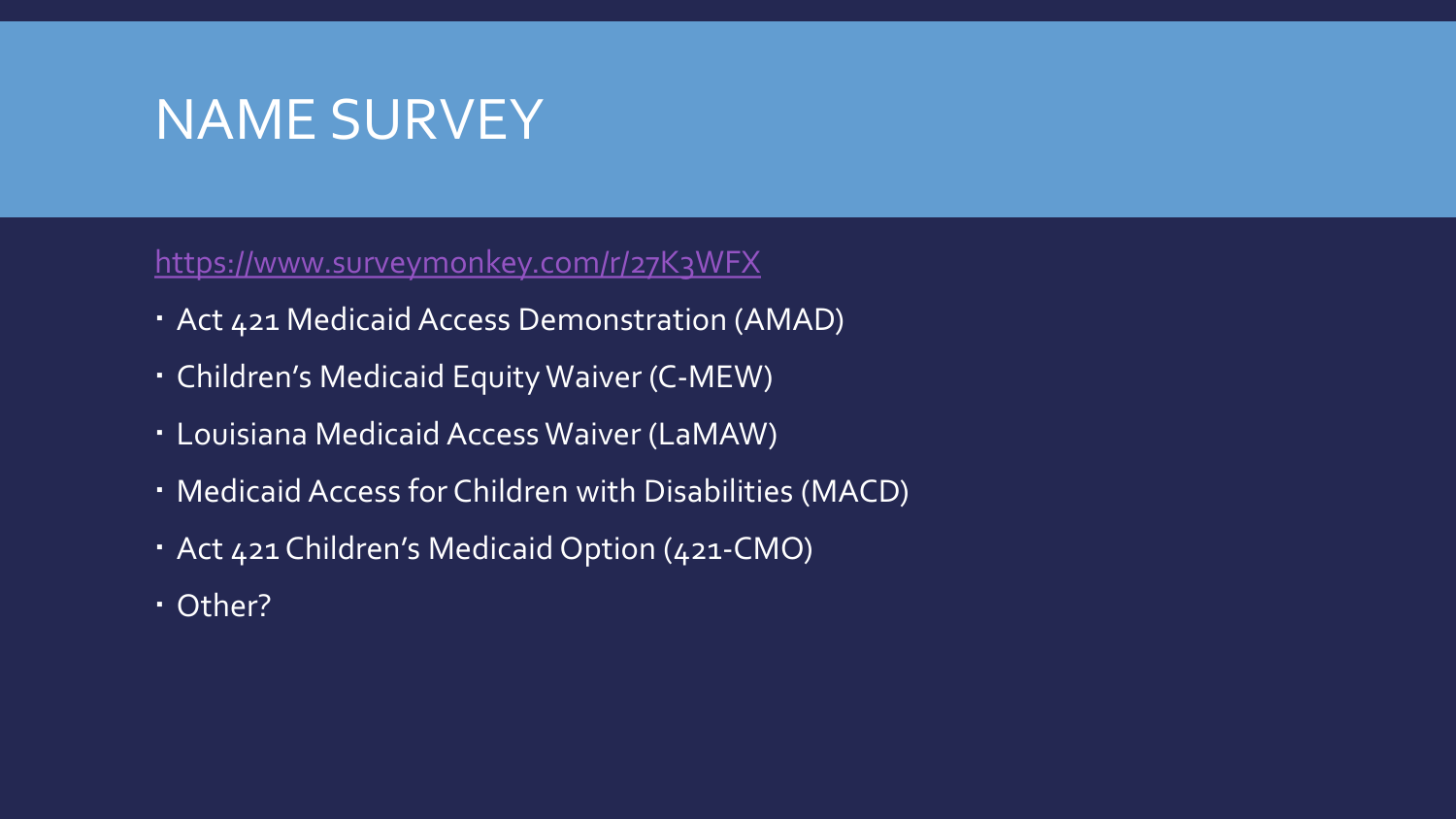## ACT 421 DEMONSTRATION: QUESTIONS/CONCERNS/MISCELLANEOUS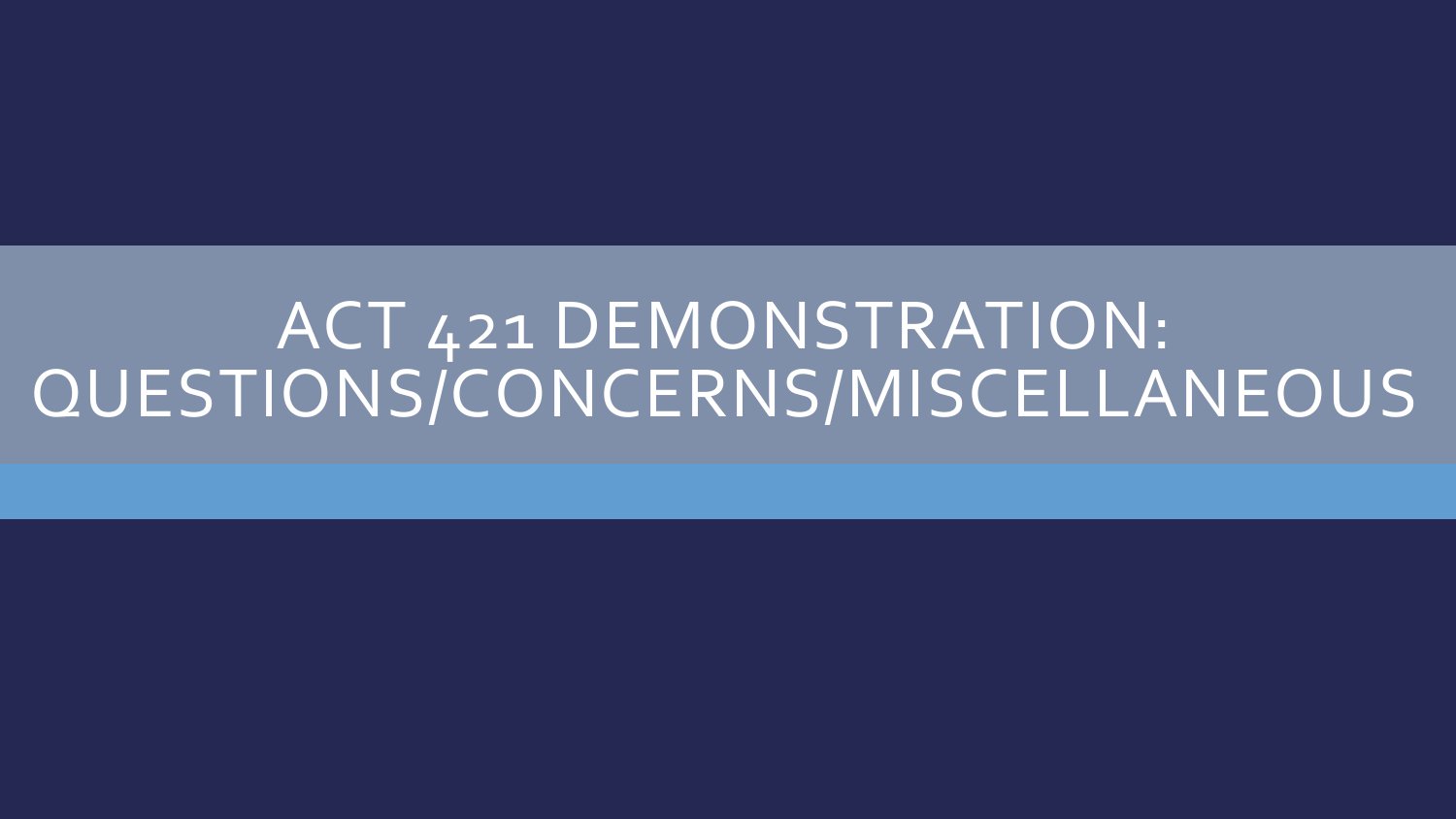## APPENDIX

TEFRA in other states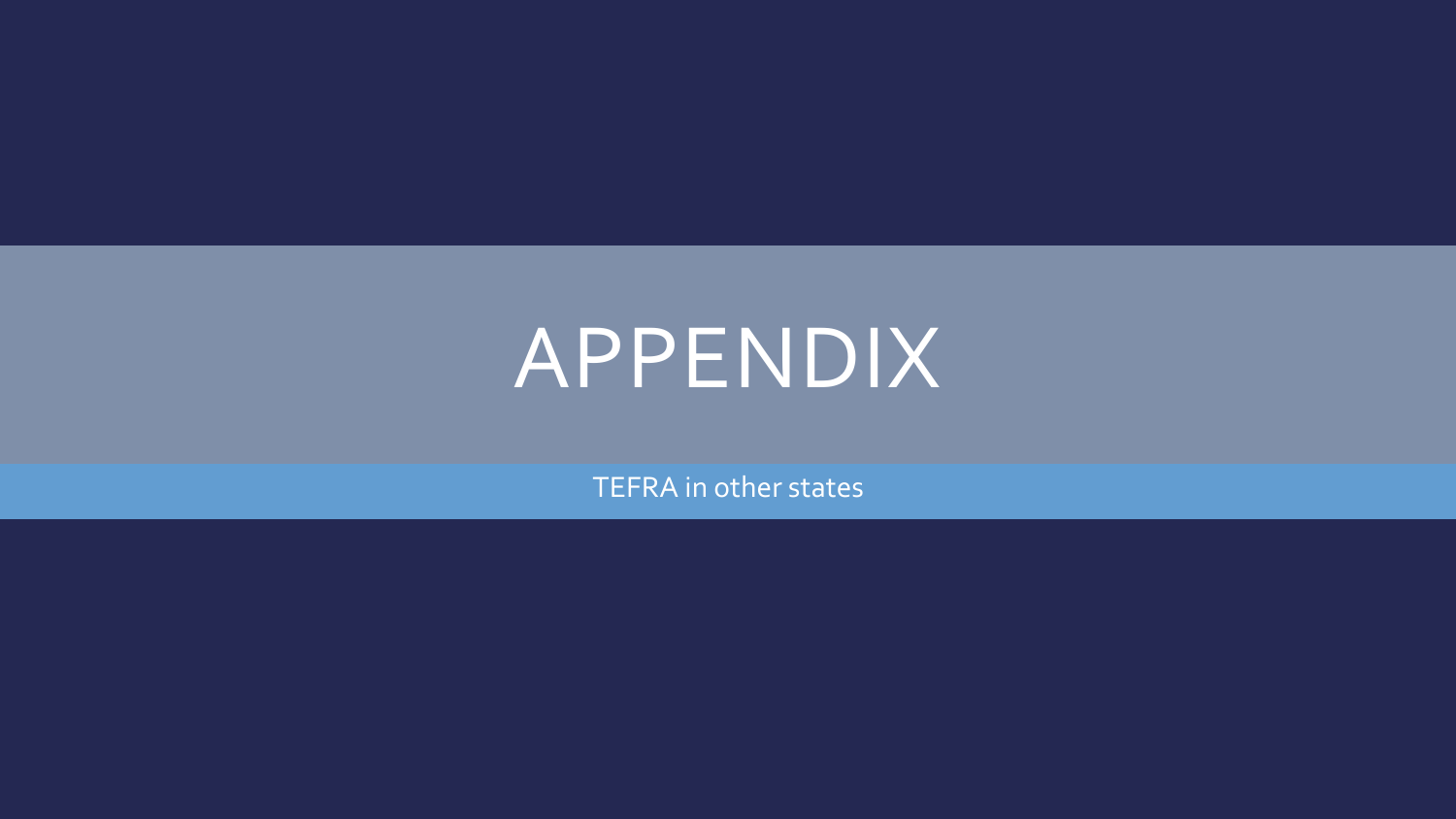#### TEFRA AROUND THE COUNTRY

- 21 states offer TEFRA or a TEFRA-like program; 1 additional state has a pending application with CMS to implement through an 1115 demonstration
	- 16 states offer TEFRA as a state plan option: Alaska, Delaware, D.C., Georgia, Idaho, Maine, Massachusetts, Michigan, Minnesota, Mississippi, Nebraska, Nevada, Oklahoma, South Carolina, South Dakota, West Virginia, Wisconsin
	- 4 states offer TEFRA through the 1115 comprehensive waiver under which all Medicaid services are provided: Delaware, New Hampshire, Rhode Island, Vermont. In these states, TEFRA operates much like a state plan option.
	- 1 state operates a TEFRA-like 1115 program: Arkansas
	- 1 state has a pending application for a TEFRA-like 1115 program: Tennessee
	- 1 additional state (New Jersey) offers managed long-term services and supports to children who meet nursing home level of care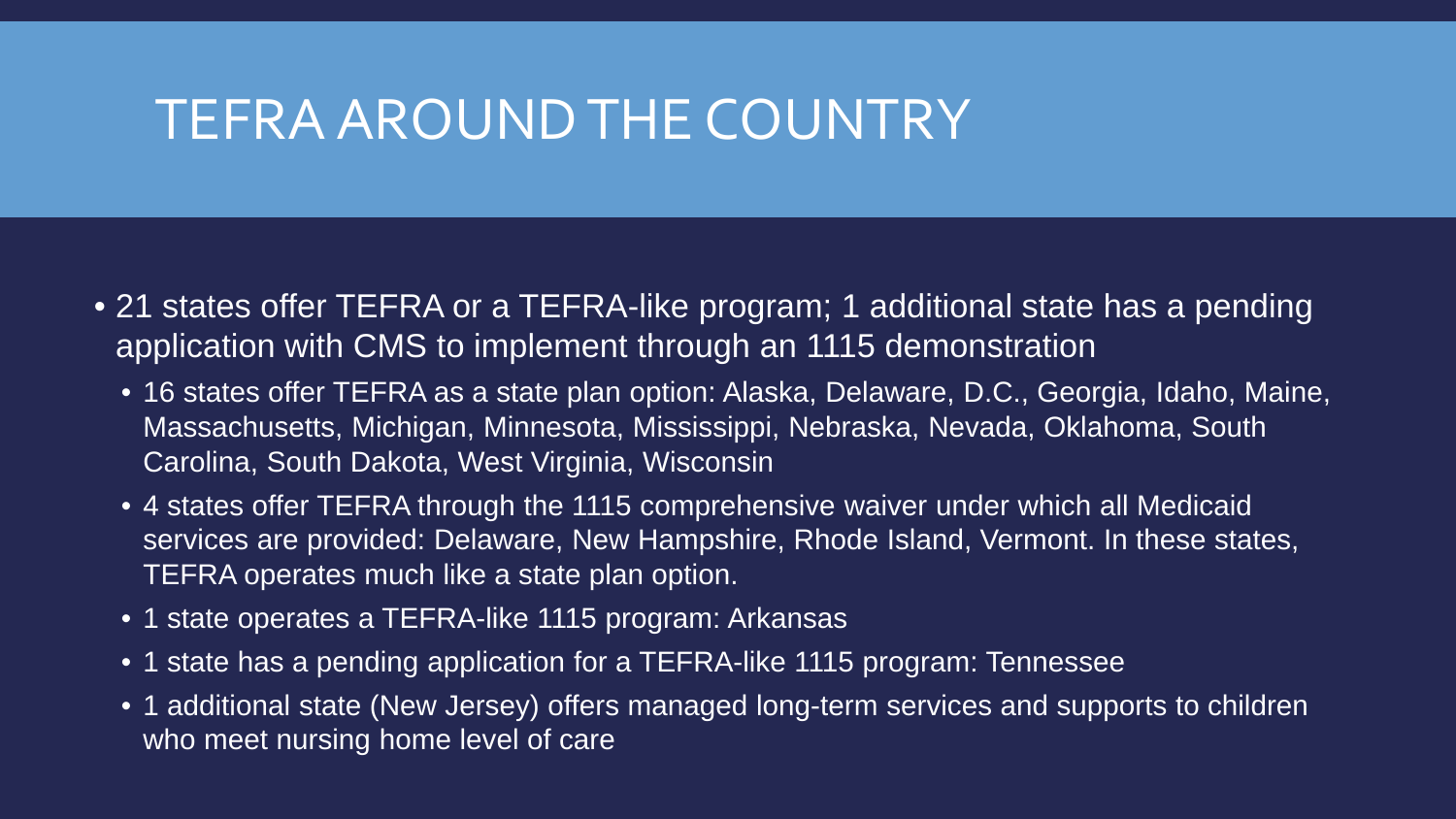### TEFRA-LIKE 1115: ARKANSAS

- No enrollment cap
- Enrollees have access to all medically necessary state plan services
- Cost-Sharing
	- Monthly premium assessed on a sliding scale for families whose income is at least \$25,001 and exceeds 150% of federal poverty limit
	- Lowest premiums, family income \$25,001-\$50,000: 1% of income, \$20-\$41 per month
	- Highest premiums, family income \$200,001 and up: 2.75%, capped at \$458 per month
- Insurance
	- Children can be enrolled in TEFRA and other health insurance coverage.
	- Families who voluntarily drop health coverage after enrolling in TEFRA are ineligible for Medicaid benefits for 6 months after the health insurance coverage is dropped.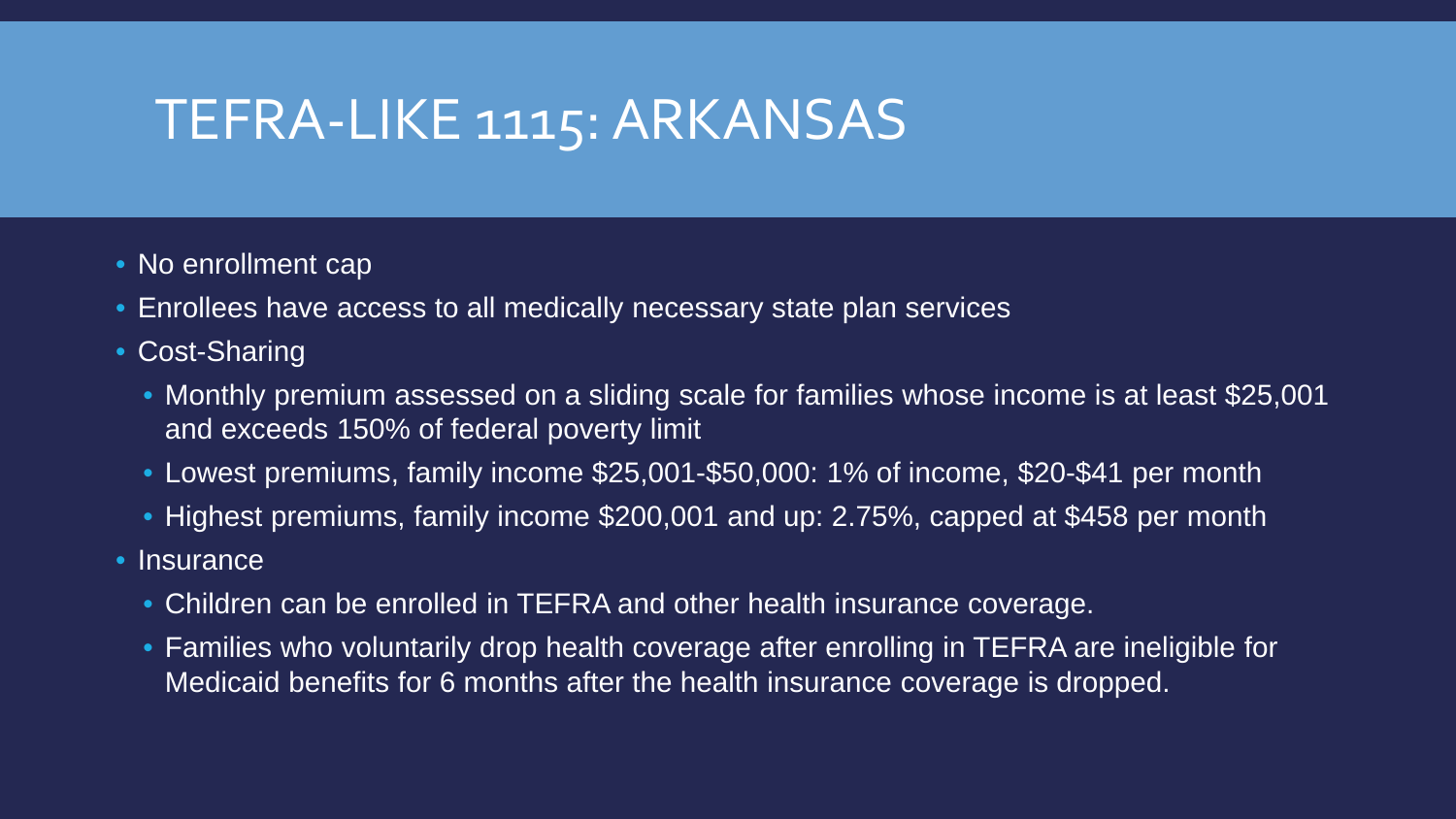### TEFRA-LIKE 1115: TENNESSEE APPLICATION

- Tennessee offers all services under a managed care 1115 waiver.
- Submitted a "Katie Beckett" amendment on  $9/20/19$  has not yet received CMS approval
- Budget for Katie Beckett programs dependent on legislative appropriation
- Includes HCBS wraparound services for some children
- Cost-Sharing
	- Monthly premium assessed on families whose modified adjusted gross income (MAGI) exceeds 150% of federal poverty limit for some families
		- MAGI assesses household income in context of household size
- Insurance
	- Some families required to maintain employer-sponsored insurance, with hardship exception
	- HIPP available
- Note: Tennessee has not expanded Medicaid.